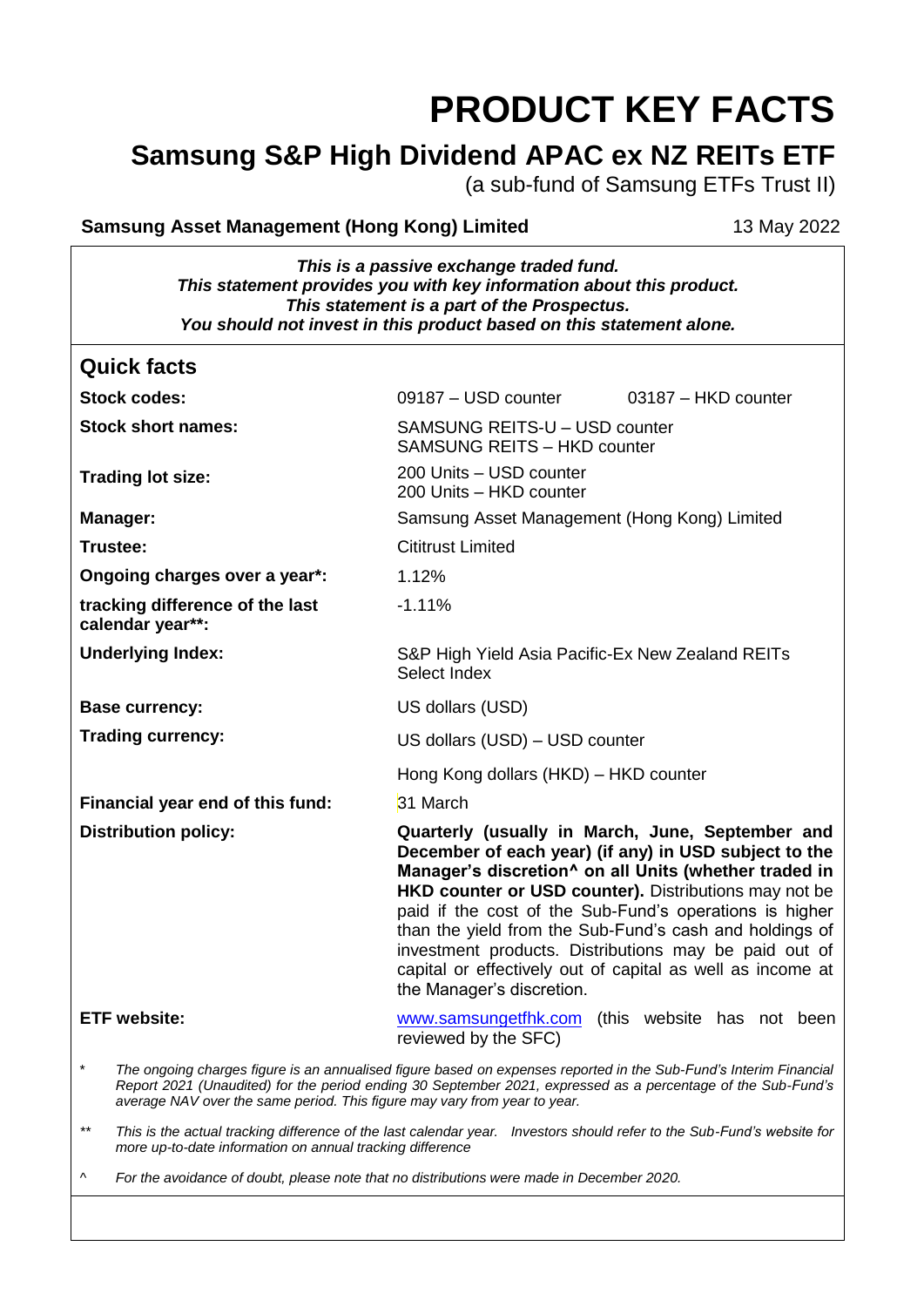## **What is this product?**

Samsung S&P High Dividend APAC ex NZ REITs ETF (the "**Sub-Fund**") is a sub-fund of Samsung ETFs Trust II, which is an umbrella unit trust established under Hong Kong law. The units of the Sub-Fund ("**Units**") are listed on The Stock Exchange of Hong Kong Limited (the "**SEHK**"). These Units are traded on the SEHK like listed stocks. The Sub-Fund is a passively managed index tracking exchange traded fund under Chapter 8.6 of the Code on Unit Trusts and Mutual Funds (the "**Code**") but is not authorised under the Code on Real Estate Investment Trusts.

The Sub-Fund is a physical ETF which invests directly in the constituent securities of the Index (as defined below).

## **Objective and investment strategy**

#### **Objective**

The investment objective of the Sub-Fund is to provide investment results that, before fees and expenses, closely correspond to the performance of the S&P High Yield Asia Pacific-Ex New Zealand REITs Select Index (the "**Index**").

#### **Strategy**

In order to achieve the Sub-Fund's investment objective, the Manager intends to primarily use a full replication strategy through investing directly in the Index constituents in substantially the same weightings in which they are included in the Index.

Where the adoption of a full replication strategy is not efficient or practicable or where the Manager considers appropriate in the best interest of the Sub-Fund and the Unitholders, the Manager may pursue a representative sampling strategy, and invest, directly or indirectly, in a representative sample of the securities in the Index that collectively reflects the investment characteristics of the Index and aims to replicate its performance. The Sub-Fund, in using a representative sampling strategy, may or may not hold all of the securities included in the Index, and may hold a portfolio of securities which are not included in the Index, provided that these collectively feature a high correlation with the Index. In pursuing a representative sampling strategy, the Manager may cause the Sub-Fund to deviate from the Index weighting on the condition that the maximum deviation from the Index weighting of any constituent will not exceed 3 percentage points above or below such weighting.

The Sub-Fund may switch between the full replication strategy and the representative sampling strategy without prior notice to investors, in its absolute discretion, and as often as it believes is appropriate in order to achieve the investment objective of the Sub-Fund.

The Sub-Fund may invest up to 100% of its Net Asset Value directly in real estate investment trusts ("**REITs**") listed in Singapore, Hong Kong, Australia, Japan and South Korea.

The Sub-Fund may also invest in money market funds and in cash deposits for cash management purposes although such investments are not anticipated to exceed 5% of the Net Asset Value of the Sub-Fund.

The Manager may enter into securities lending transactions on behalf of the Sub-Fund with a maximum level of up to 25% and an expected level of approximately 20% of the Sub-Fund's Net Asset Value at any one time and is able to recall the securities lent out at any time. All such transactions will only be entered into with institutions of appropriate financial standing which are acceptable to the Manager. As part of its securities lending transactions, the Sub-Fund will receive as collateral sufficient cash and/or liquid assets, the value of which, during the duration of the securities lending agreement, will be equal to at least 100% of the global valuation of the securities lent (interests, dividends and other eventual rights included), marked to market on a daily basis. The Trustee will be responsible for the safekeeping of such collateral received and held in custody. The Sub-Fund will not engage in any reinvestment of collateral received.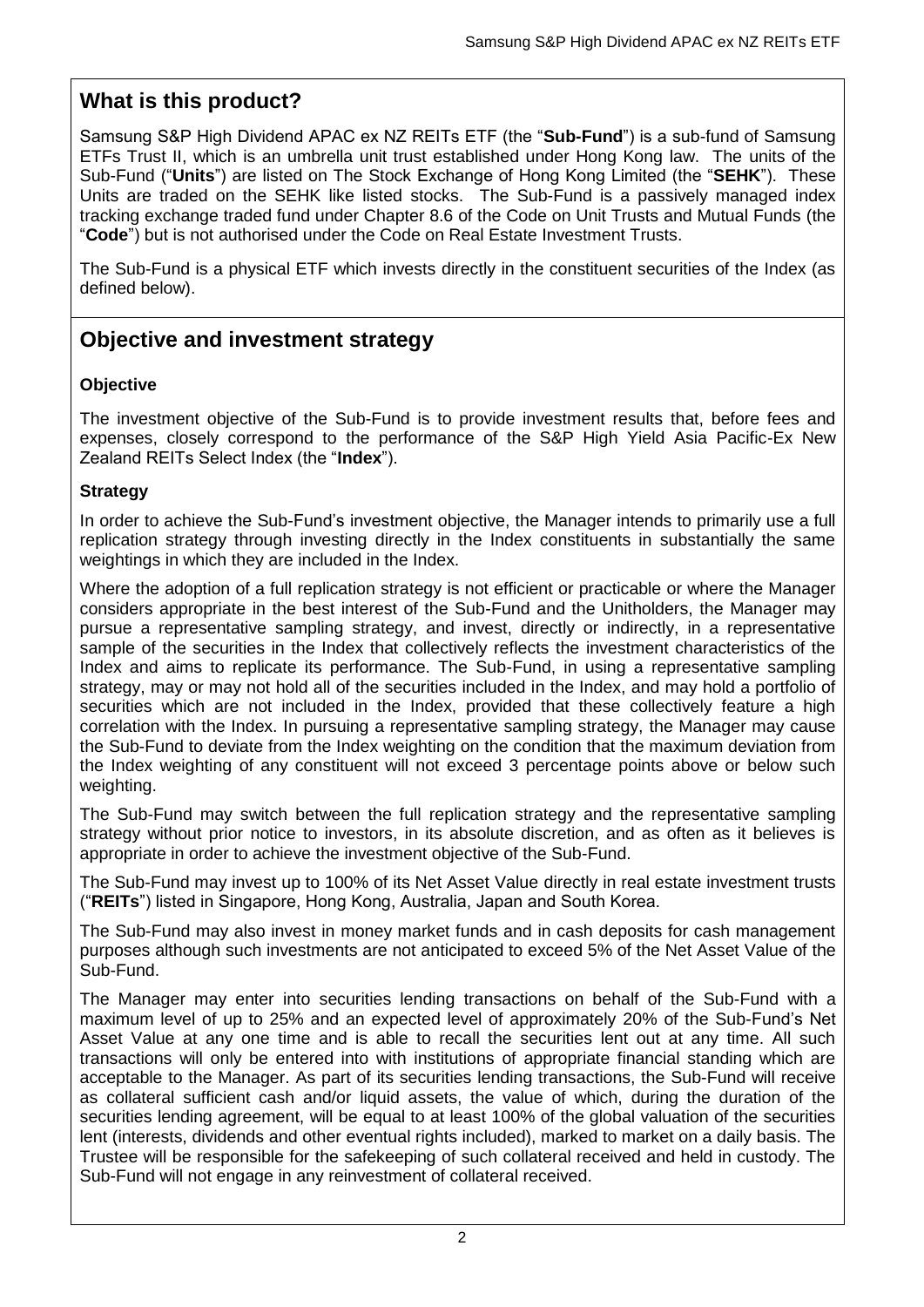To the extent the Sub-Fund undertakes securities lending transactions, all revenues (net of direct and indirect expenses as reasonable and normal compensation for the services rendered by the Manager, a securities lending agent and/or other service providers in the context of such transactions to the extent permitted by applicable legal and regulatory requirements) shall be returned to the Sub-Fund. The cost relating to securities lending transactions will be borne by the borrower.

Currently, the Manager has no intention to invest the Sub-Fund in any financial derivative instruments for hedging or non-hedging (i.e. investment) purposes, and will not enter into sale and repurchase transactions or reverse repurchase transactions and other similar over-the-counter transactions. The investment strategy of the Sub-Fund is subject to the investment and borrowing restrictions set out in the Prospectus.

#### **Index**

The Index is a free float market capitalisation weighted index which measures the performance of 30 of the highest dividend-yielding REITs in the S&P Asia Pacific REIT Index (the "**Parent Index**") excluding those domiciled in New Zealand. The Index includes constituents domiciled in Singapore, Hong Kong, Australia, Japan and South Korea.

The Index is compiled and published by S&P Dow Jones Indices (the "**Index Provider**"). The Manager (and each of its Connected Persons) is independent of the Index Provider.

The Index is a net total return index. A net total return index seeks to replicate the overall return from holding a portfolio consisting of the Index constituents and reinvesting payments received such as dividends after the deduction of any withholding tax or other amounts to which an investor holding the Index constituents would typically be exposed. The Index is denominated and quoted in USD.

As at 31 March 2022, it comprised 30 constituents with total market capitalisation of approximately USD128.38 billion. The Index was launched on 27 April 2020 and had a base level of 1,000 on 31 January 2007.

You can obtain the list of the Index constituents, their respective weightings and additional information of the Index (including the last closing Index level and other important news relating to the Index) from the following website of the Index Provider [https://www.spglobal.com/spdji/en//indices/strategy/sp-high-yield-asia-pacific-ex-new-zealand-reits](https://www.spglobal.com/spdji/en/indices/strategy/sp-high-yield-asia-pacific-ex-new-zealand-reits-select-index/?geographicalRegion=hong-kong&complianceLevel=sfc_hk&cvmlanguage=1#overview)[select-index/?geographicalRegion=hong-kong&complianceLevel=sfc\\_hk&cvmlanguage=1#overview](https://www.spglobal.com/spdji/en/indices/strategy/sp-high-yield-asia-pacific-ex-new-zealand-reits-select-index/?geographicalRegion=hong-kong&complianceLevel=sfc_hk&cvmlanguage=1#overview) (this website has not been reviewed by the SFC).

#### **Vendor codes**

Bloomberg: SPHYARUN

## **Use of derivatives**

The Sub-Fund will not use derivatives for any purpose.

#### **What are the key risks?**

**Investment involves risks. Please refer to the Prospectus for details including the risk factors.**

#### **1. General investment risk**

 The Sub-Fund's investment portfolio may fall in value due to any of the key risk factors below and therefore your investment in the Sub-Fund may suffer losses. There is no guarantee of the repayment of principal.

#### **2. Currency risk**

 Underlying investments of the Sub-Fund may be denominated in currencies other than the base currency of the Sub-Fund. The Net Asset Value of the Sub-Fund may be affected unfavorably by fluctuations in the exchange rates between these currencies and the base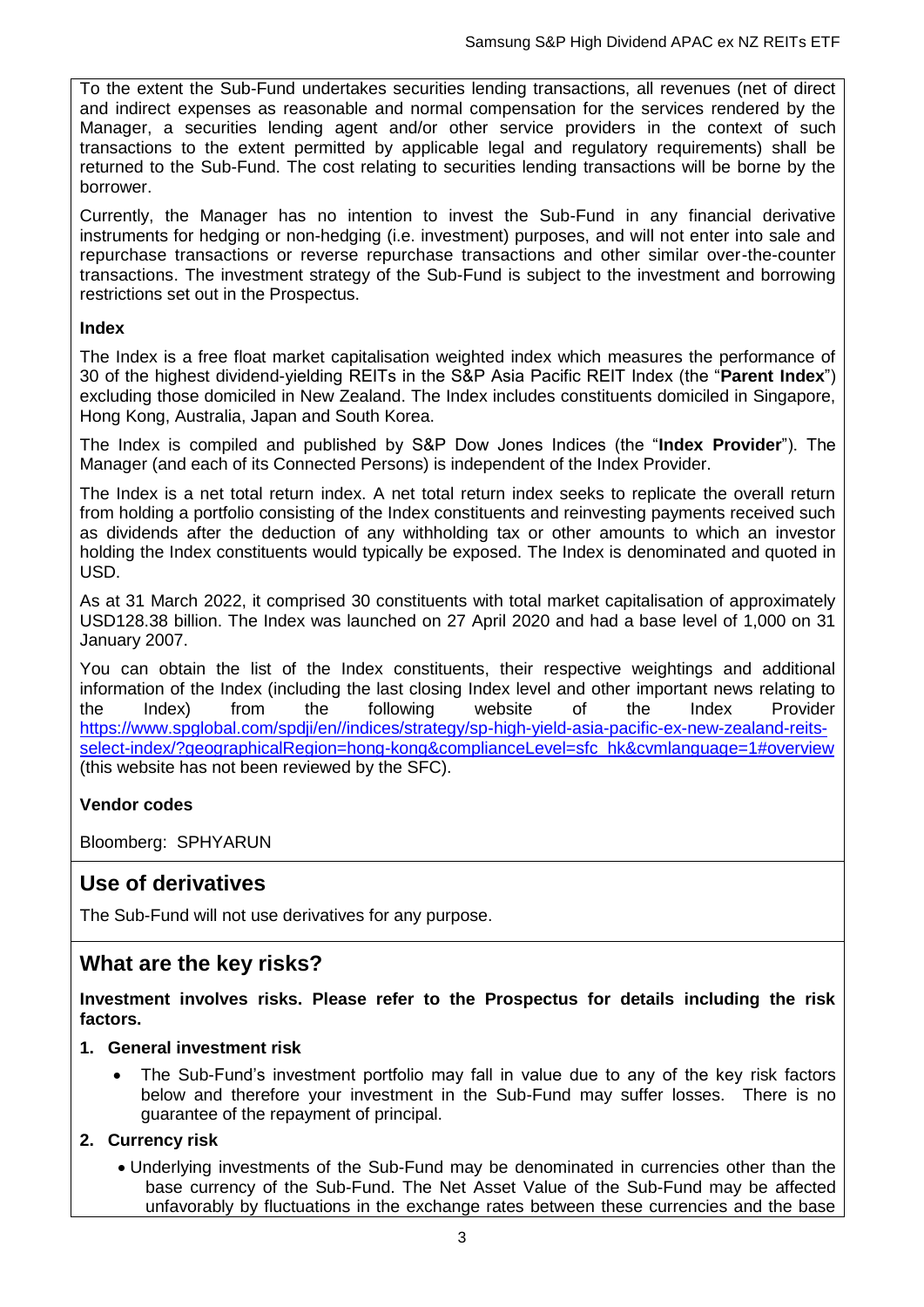currency and by changes in exchange rate controls.

#### **3. Asia Pacific market real estate sector concentration risks**

- The Sub-Fund's investments are concentrated in the real estate sector in a single geographical region (the Asia Pacific region). The value of the Sub-Fund may be more volatile than that of a fund having a more diverse portfolio of investments.
- The value of the Sub-Fund may be more susceptible to adverse economic, political, policy, foreign exchange, liquidity, tax, legal or regulatory event affecting the designated markets in the Asia Pacific region (Singapore, Hong Kong, Australia, Japan and South Korea).

#### **4. Risk associated with investments in REITs**

- General: The Sub-Fund invests in REITs, which expose investors to the risks of owning real estate directly, as well as to risks that relate specifically to the way in which REITs are organised and operated.
- Real estate sector risk: The investment portfolio of a REIT will be affected by changes in the values of the underlying properties that they own or operate and will likely be impacted by the performance of the real estate market. The value of REITs, and consequently the performance of the Sub-Fund, may be affected by various factors, including but not limited to the following: (i) changes in general economic and market conditions; (ii) changes in the value of real estate properties; (iii) risks related to local economic conditions, overbuilding and increased competition; (iv) increases in property taxes and operating expenses; (v) changes in zoning laws; (vi) variations in rental income, neighbourhood values or the appeal of property to tenants; (vii) the availability of financing; (viii) changes in interest rates and leverage; (ix) specialised management skills and (x) losses from casualty or condemnation.
- Operation and management risk: The performance and value of REITs are dependent upon specialised management skills and their investments may be concentrated in a few properties in a geographic area or a property type. REITs are also subject to heavy cash flow dependency and are particularly reliant on the proper functioning of capital markets. In the event of a default by a lessee, the REIT may experience delays in enforcing its rights and may incur substantial costs in protecting its investments. In addition, to the extent a REIT has its own expenses, the Sub-Fund will bear its proportionate share of such expenses. Any dividend policy or dividend payout at the Sub-Fund level may not be representative of that of the relevant underlying REIT.
- Interest rate risk: Fluctuations in interest rates may increase the interest costs incurred by a REIT in respect of its borrowings and may have an adverse effect on the level of activity in the property market. The financial position of the REIT and its ability to make distributions may be adversely affected. Changes in interest rates may also have an impact on the trading price of the units of a REIT.
- Liquidity risk: The less liquid nature of REITs (compared to other stocks) may affect the Sub-Fund's ability to acquire or dispose of such assets at the price and time it wishes to do so, which may have an adverse impact on the performance of the Sub-Fund.
- Regulatory risk: Real estate income and values may be adversely affected by applicable domestic and foreign laws (including tax laws), as well as government actions. A REIT could also fail to qualify for favourable regulatory treatment.
- *Leveraged risk:* A REIT may use leverage, which increases investment risk and the risks associated with debt financing and could adversely affect a REIT's operations and market value in periods of rising interest rates. Financial covenants related to a REIT's leveraging may affect the ability of the REIT to operate effectively. In the event that a REIT is wound up, its assets will be used to pay off creditors first and holders will only receive distributions from any remaining assets.

#### **5. Asia Pacific markets risks**

- Some Asia Pacific exchanges on which the Sub-Fund will invest may have the right to suspend or limit trading in any security traded on the relevant exchange. The government or the regulators may also implement policies that may affect the financial markets.
- Some Asia Pacific countries in which the Sub-Fund will invest may restrict foreign investment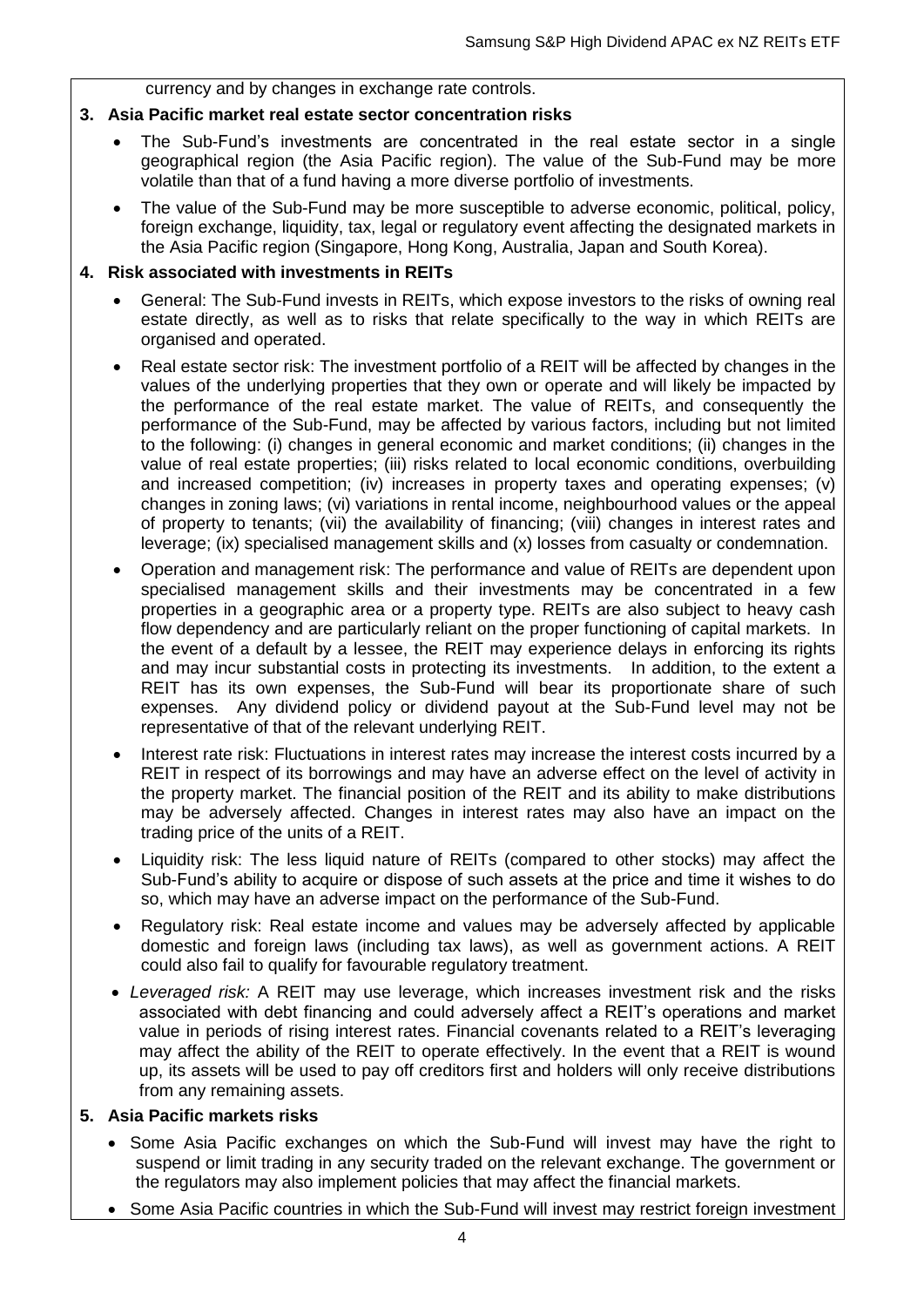or the repatriation of income, capital or the proceeds from sale of Securities, or may intervene with foreign exchange rates. The Sub-Fund may incur higher costs investing in these countries. These restrictions may limit the Sub-Fund's ability to invest in these countries, delay the investment or repatriation of capital of the Sub-Fund and impact the Sub-Fund's ability to track the performance of the Index.

#### **6. Securities lending transactions risk**

- The borrower may fail to return the securities in a timely manner or at all. The Sub-Fund may as a result suffer from a loss or delay when recovering the securities lent out. This may restrict the Sub-Fund's ability in meeting delivery or payment obligations from redemption requests.
- As part of the securities lending transactions, the Sub-Fund must receive as collateral sufficient cash and/or liquid assets, the value of which is equal to at least 100% of the global valuation of the securities lent valued on a daily basis. However, there is a risk of shortfall of collateral value due to inaccurate pricing of the securities lent, adverse market movements in the value of the collateral, intra-day increase in the value of the securities lent, a deterioration in the credit rating of the collateral issuer, or the illiquidity of the market in which the collateral is traded. This may result in significant losses to the Sub-Fund if the borrower fails to return the securities lent out.
- By undertaking securities lending transactions, the Sub-Fund is exposed to operational risks such as delay or failure of settlement. Such delays and failure may restrict the Sub-Fund's ability in meeting delivery or payment obligations from redemption requests.

#### **7. New index risk**

 The Index is a new index having only been launched on 27 April 2020. As such, the Sub-Fund may be riskier than other ETFs tracking more established indices with a longer operating history.

#### **8. Multi counter risks**

- If there is a suspension of the inter-counter transfer of Units between the counters and/or any limitation on the level of services by brokers and CCASS participants, Unitholders will only be able to trade their Units in one counter only, which may inhibit or delay an investor dealing. The market price of Units traded in each counter may deviate significantly.
- As such, investors may pay more or receive less when buying or selling the Units traded in HKD on the SEHK than in respect of the Units traded in USD and vice versa.

#### **9. Other currency distributions risk**

 Investors should note that all Units will receive distributions in the base currency (USD) only. In the event that the relevant Unitholder has no USD account, the Unitholder may have to bear the fees and charges associated with the conversion of such distribution from USD to HKD or any other currency. The Unitholder may also have to bear bank or financial institution fees and charges associated with the handling of the distribution payment. Unitholders are advised to check with their brokers regarding arrangements for distributions.

#### **10. Distributions out of or effectively out of capital risks**

 Payment of dividends out of capital or effectively out of capital amounts to a return or withdrawal of part of an investor's original investment or from any capital gains attributable to that original investment. Any such distributions may result in an immediate reduction in the Net Asset Value per Unit of the Sub-Fund.

#### **11. Passive investments risk**

 The Sub-Fund is not "actively managed" under normal market conditions, and therefore the Manager will not adopt any temporary defensive position when the Index moves in an unfavourable direction. When there is a decline in the Index, the Sub-Fund will also decrease in value and investors may lose a significant part of their respective investments. Under exceptional market conditions and/or extreme circumstances, the Manager may adopt a temporary defensive position for protection of the Sub-Fund in the best interests of the Sub-Fund and the Unitholders.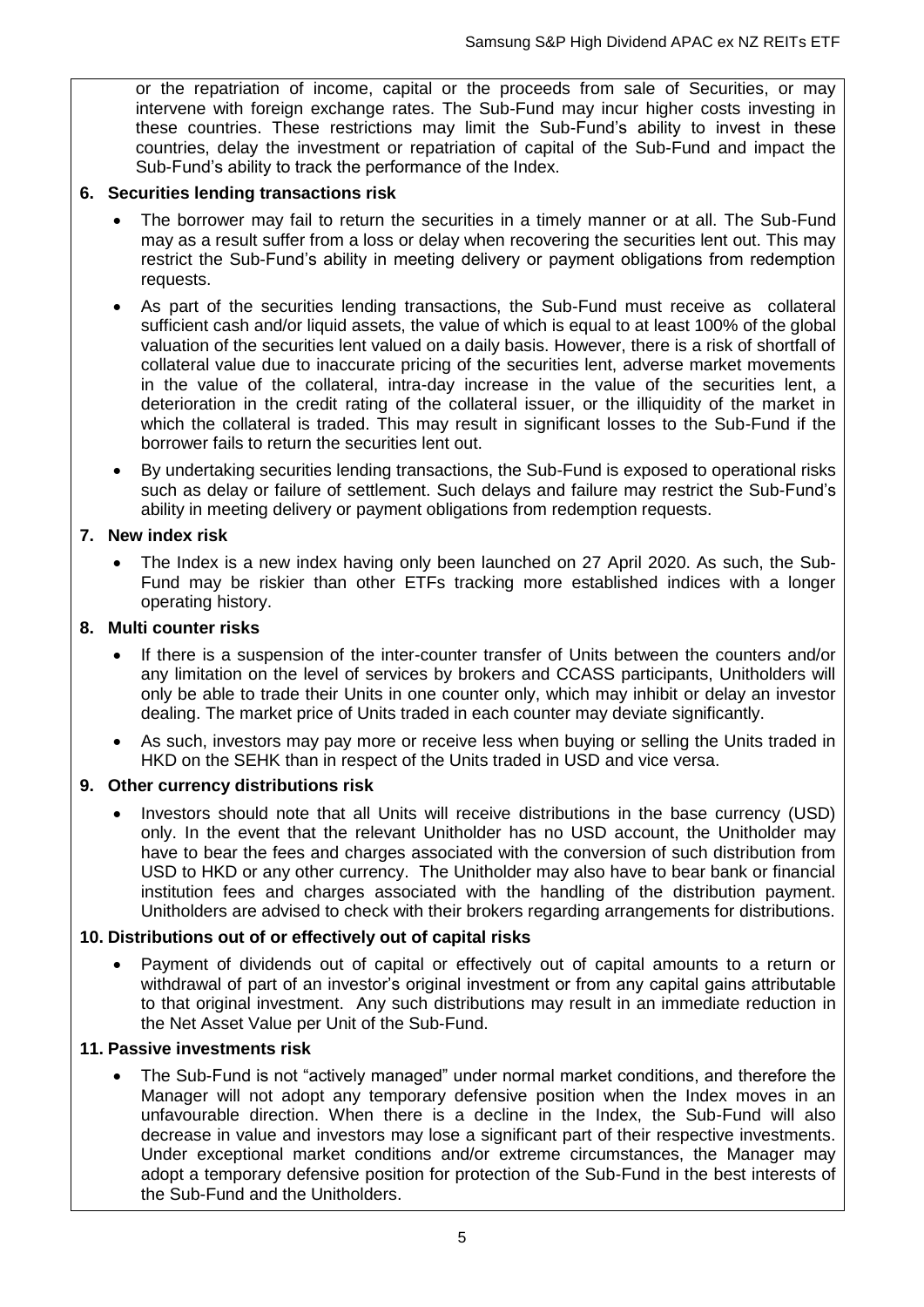#### **12. Tracking error risk**

• The Sub-Fund may be subject to tracking error risk, which is the risk that its performance may not track that of the Index exactly. This tracking error may result from the investment strategy used and/or fees and expenses. The Manager will monitor and seek to manage such risk and minimise tracking error. There can be no assurance of exact or identical replication at any time of the performance of the Index.

#### **13. Trading risks**

- The trading price of Units on the SEHK is driven by market factors such as the demand and supply of Units. Therefore, the Units may trade at a substantial premium or discount to the Sub-Fund's Net Asset Value.
- As investors will pay certain charges (e.g. trading fees and brokerage fees) to buy or sell Units on the SEHK, investors may pay more than the Net Asset Value per Unit when buying Units on the SEHK, and may receive less than the Net Asset Value per Unit when selling Units on the SEHK.

#### **14. Trading differences risks**

- As the markets in which the Sub-Fund invests may be open when Units are not priced, the value of the securities in the Sub-Fund's portfolio may change on days when investors will not be able to purchase or sell the Sub-Fund's Units.
- Differences in trading hours between the markets in which the Sub-Fund invests and the SEHK may also increase the level of premium or discount of the Unit price to Sub-Fund's Net Asset Value.
- Securities listed on certain stock exchanges are subject to trading bands which restrict increase and decrease in the trading price, while Units listed on the SEHK are not. This difference may also increase the level of premium or discount of the Unit price to Sub-Fund's Net Asset Value.

#### **15. Termination risks**

• The Sub-Fund may be terminated early under certain circumstances, for example, where the Index is no longer available for benchmarking or if the size of the Sub-Fund falls below USD5 million. Investors may not be able to recover their investments and suffer a loss when the Sub-Fund is terminated.

#### **16. Reliance on market maker and liquidity risks**

 Although the Manager will use its best endeavours to put in place arrangements so that at least one Market Maker will maintain a market for the Units traded in each counter (which may be the same market maker), and that at least one Market Maker for each counter (which may be the same market maker) gives not less than 3 months' notice prior to terminating market making arrangement under the relevant market maker agreement, liquidity in the market for Units may be adversely affected if there is no or only one Market Maker for the HKD or USD traded Units. There is also no guarantee that any market making activity will be effective.

#### **How has the fund performed?**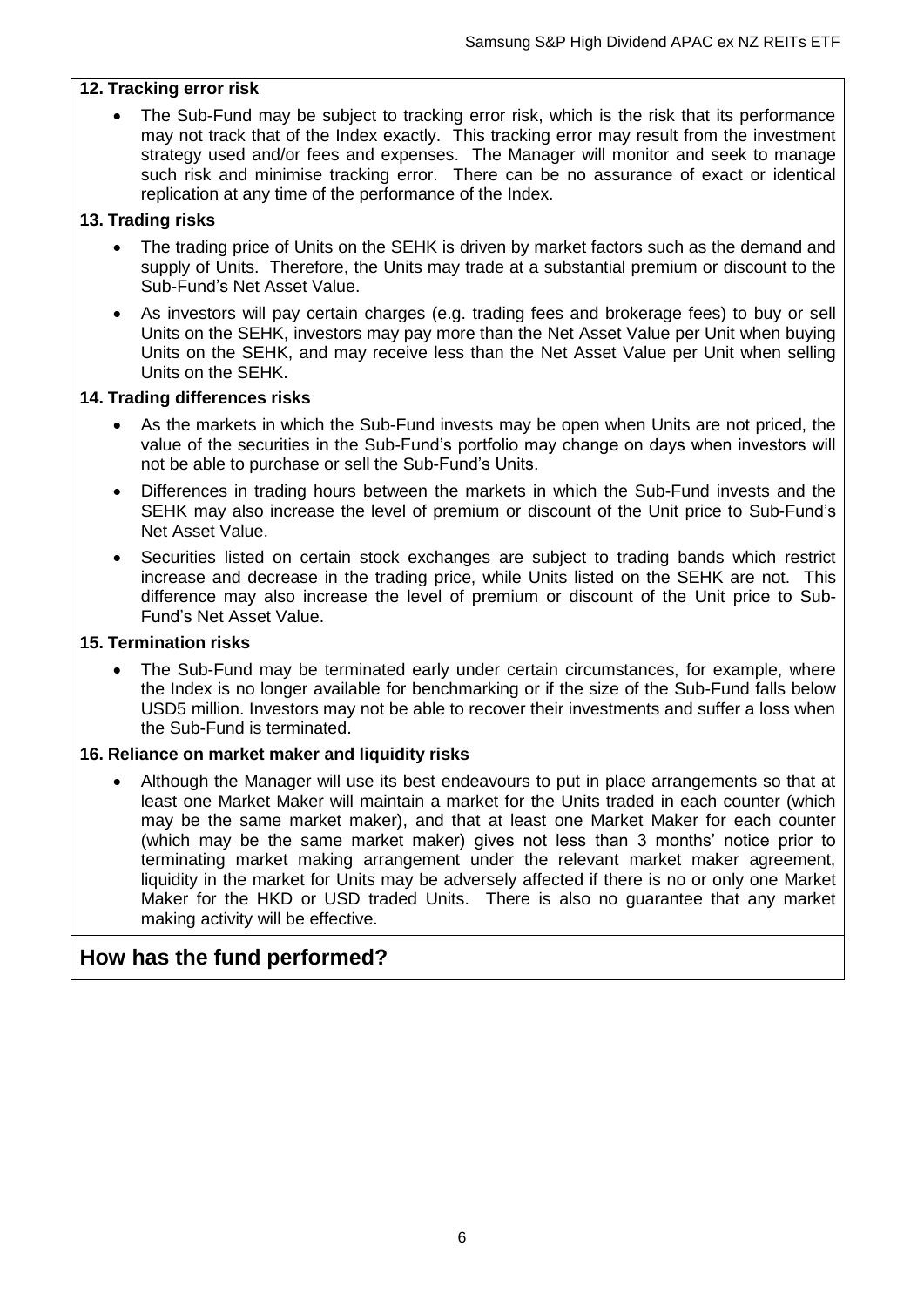

 *Past performance information is not indicative of future performance. Investors may not get back the full amount invested.*

 *The computation basis of the performance of the Sub-Fund is based on the calendar year end, NAV-To-NAV, with dividend reinvested.* 

 *These figures show by how much the Sub-Fund increased or decreased in value during the calendar year being shown. Performance data has been calculated in USD including ongoing charges and excluding your trading costs on SEHK.* 

 *Where no past performance is shown, there was insufficient data available in that year to provide performance.* 

*The Underlying Index is S&P High Yield Asia Pacific-Ex New Zealand REITs Select Index.* 

*Sub-Fund launch date: 15 October 2020*

#### **Is there any guarantee?**

The Sub-Fund does not have any guarantees. You may not get back the amount of money you invest.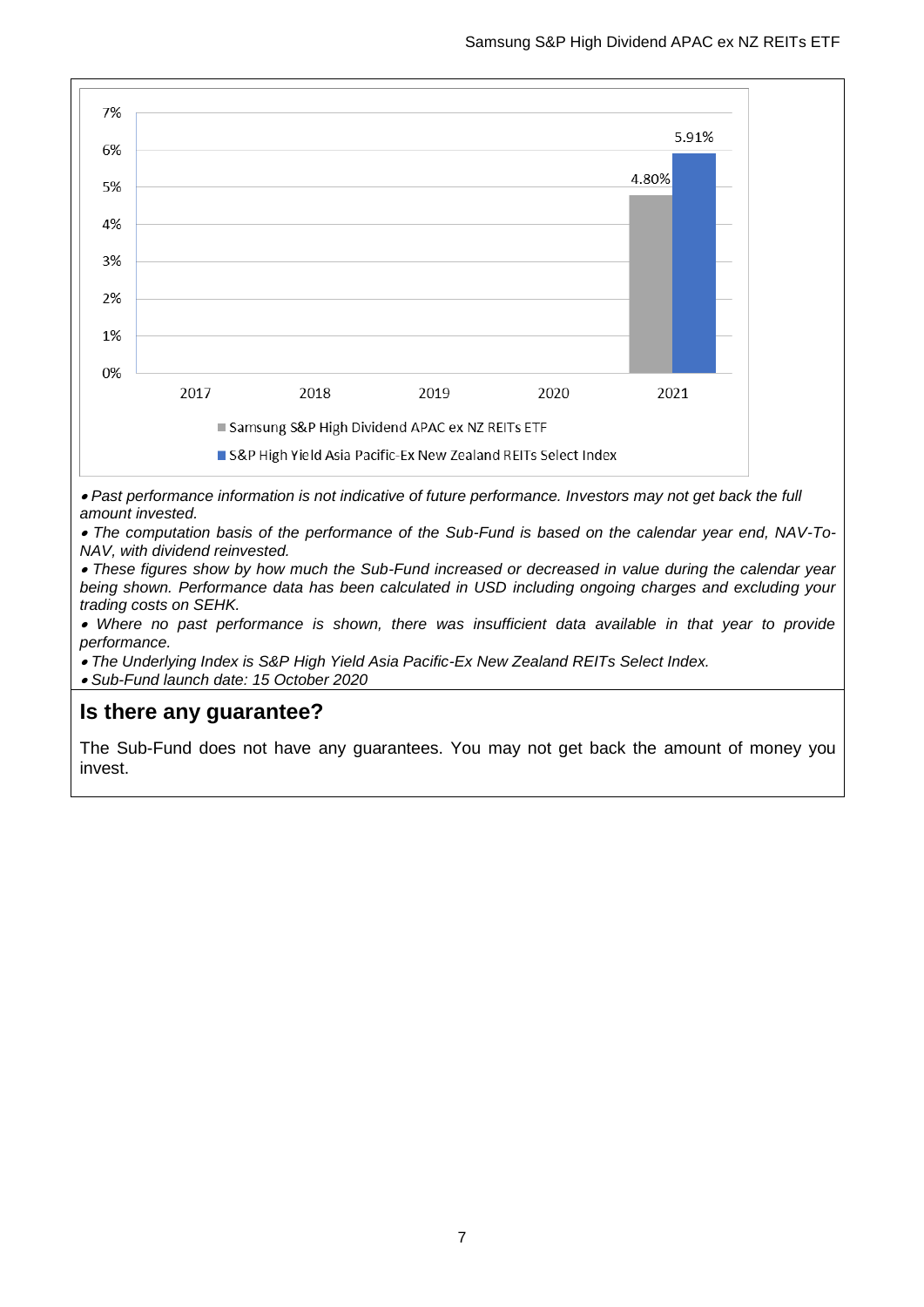## **What are the fees and charges?**

Please refer to the section entitled "Fees and Expenses" of the Prospectus for details of other fees and expenses.

#### **Charges incurred when trading the Sub-Fund on the SEHK**

| <b>Fees</b>                                          | What you pay                                 |
|------------------------------------------------------|----------------------------------------------|
| Brokerage fee                                        | <b>Market rates</b>                          |
| Transaction levy                                     | $0.0027\%$ <sup>1</sup> of the trading price |
| Trading fee                                          | $0.005\%$ <sup>2</sup> of the trading price  |
| Financial Reporting Council ("FRC") Transaction Levy | 0.00015% $4$ of the trading price            |
| Stamp duty                                           | Nil                                          |
| Inter-counter transfer fee                           | HKD5 per instruction $3$                     |

*1 Transaction levy of 0.0027% of the trading price of the Units, payable by each of the buyer and the seller. 2 Trading fee of 0.005% of the trading price of the Units, payable by each of the buyer and the seller.*

*<sup>3</sup> Hong Kong Securities Clearing Company Limited (HKSCC) will charge each CCASS participant a fee of HKD5 per instruction for effecting an inter-counter transfer from one counter to another counter. Investors should check with their respective brokers regarding any additional fees.*

*<sup>4</sup>FRC transaction levy of 0.00015% of the trading price of the Units, payable by each of the buyer and the seller.*

#### **Ongoing fees payable by the Sub-Fund**

The following expenses will be paid out of the Sub-Fund. They affect you because they reduce the Net Asset Value of the Sub-Fund which may affect the trading price.

| <b>Fees</b>        | Annual rate (as a % of the Sub-Fund's value)    |
|--------------------|-------------------------------------------------|
| Management fee*    | 0.65%                                           |
| Trustee fee*       | 0.10%, subject to a monthly minimum of USD2,000 |
| Performance fee    | Nil                                             |
| Administration fee | Nil                                             |

*\* Please note that these fees may be increased up to a permitted maximum on giving 1 month's notice to Unitholders. Please refer to the section of the Prospectus entitled "Fees and Expenses" for further details of the fees and charges payable and the permitted maximum of such fees allowed as well as other ongoing expenses that may be borne by the Sub-Fund.*

#### **Other fees**

You may have to pay other fees when dealing in the Units of the Sub-Fund.

## **Additional information**

You can find the following information relating to the Sub-Fund (in English and in Chinese) at the following website [www.samsungetfhk.com](http://www.samsungetfhk.com/) (which has not been reviewed or approved by the SFC):

- The Prospectus including the Product Key Facts Statement (as revised from time to time)
- The latest annual audited financial reports and interim half yearly unaudited financial reports of the Sub-Fund (in English only)
- Any notices relating to material changes to the Sub-Fund which may have an impact on its investors such as material alterations or additions to the Prospectus including the Product Key Facts Statement or the constitutive documents of the Trust and/or the Sub-Fund
- Any public announcements made by the Manager in respect of the Sub-Fund, including information with regard to the Sub-Fund and the Index, the suspension of creations and redemptions of Units, the suspension of the calculation of its Net Asset Value, changes in its